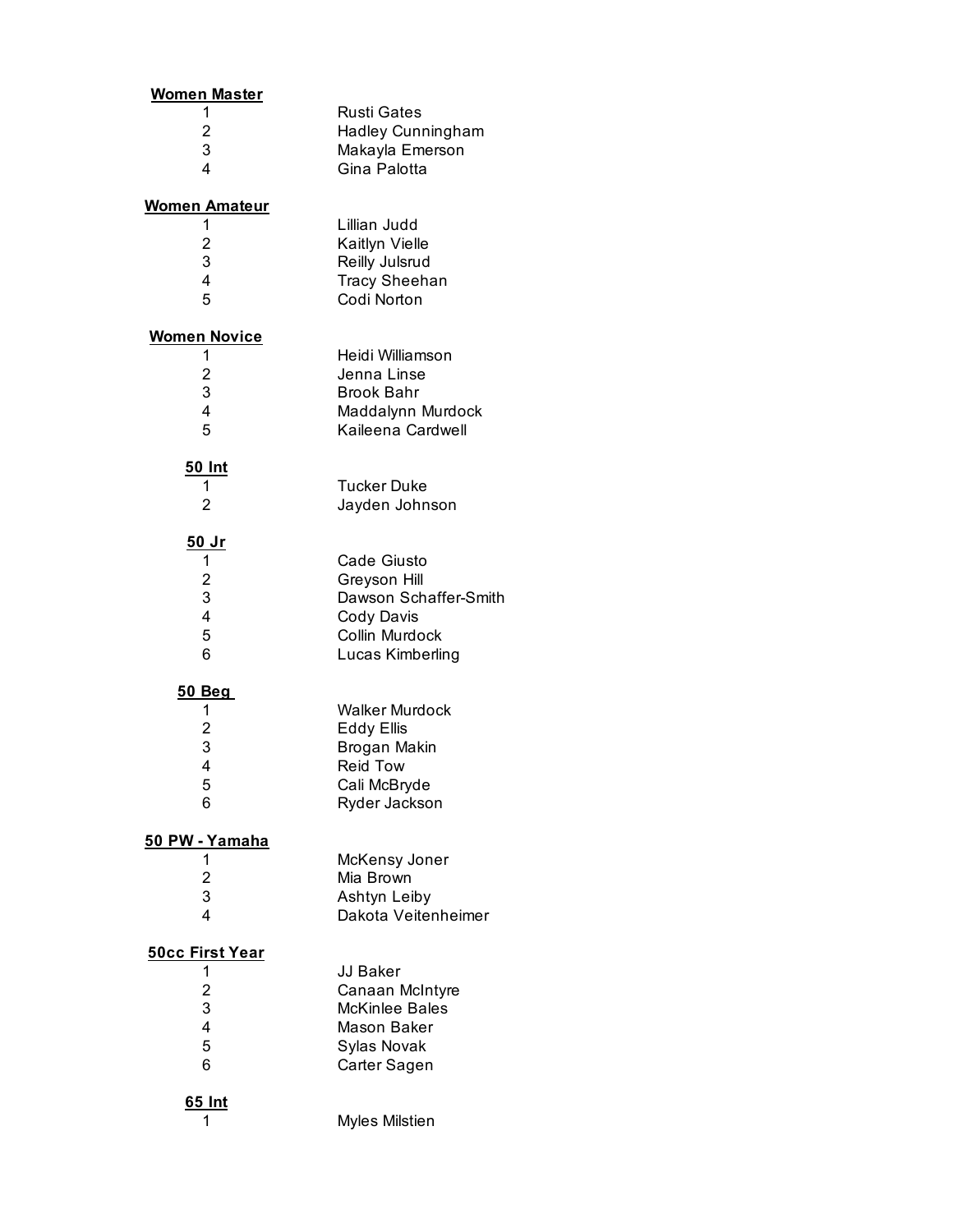| $\overline{\mathbf{c}}$<br>3                                                            | Jaxson Lang<br><b>Britain Piccolo</b>                                                                                         |
|-----------------------------------------------------------------------------------------|-------------------------------------------------------------------------------------------------------------------------------|
| <u>65 Jr</u><br>1<br>$\overline{\mathbf{c}}$<br>3<br>$\overline{\mathbf{4}}$<br>5<br>6  | Dominic Mann<br><b>Easton Osckle</b><br>Vance Fuhrer<br>Wyatt Raber<br><b>Ryland Martinez</b><br>Clayton Twaro                |
| <u>65 Beg</u><br>1<br>$\overline{\mathbf{c}}$<br>3<br>$\overline{\mathbf{4}}$<br>5<br>6 | Corbin Leonard<br>Ben Baker<br><b>Bentlee Gurney</b><br>Zavien Slotto<br>Brogan Makin<br><b>Wyatt Bales</b>                   |
| <u>85 Int</u><br>1<br>2                                                                 | Kylon Belles<br>Sawyer Cordell                                                                                                |
| <u>85 Jr</u><br>1<br>$\overline{\mathbf{c}}$<br>3<br>$\overline{\mathbf{4}}$<br>5<br>6  | <b>Ryder Cordell</b><br><b>Easton Osckle</b><br><b>Parker Giusto</b><br><b>Britain Piccolo</b><br>Addikin Slotto<br>Lude Judd |
| <u>85 Beg</u><br>1<br>$\overline{\mathbf{c}}$<br>3<br>4<br>5<br>6                       | Landon Austinson<br>Kale Mickalson<br>Jordan Donovan<br>Kaden Acevedo<br>Myles Erickson<br><b>Josh Edwards</b>                |
| <b>Super Mini</b><br>1<br>$\overline{c}$<br>3<br>4<br>5<br>6                            | Sawyer Cordell<br>Kylon Belles<br>Carson Asay<br><b>Ryder Cordell</b><br><b>Parker Giusto</b><br>Lucian Smith                 |
| 125cc Class                                                                             |                                                                                                                               |
| 1<br>$\overline{c}$                                                                     | <b>Justin Miller</b><br>Carson Asay                                                                                           |
| 3                                                                                       | Jaeden Smith                                                                                                                  |
| 4                                                                                       | Grayden Smith                                                                                                                 |
| 5<br>6                                                                                  | Raiden Taylor<br>Collyn Krajewski                                                                                             |

## **250 Intermediate**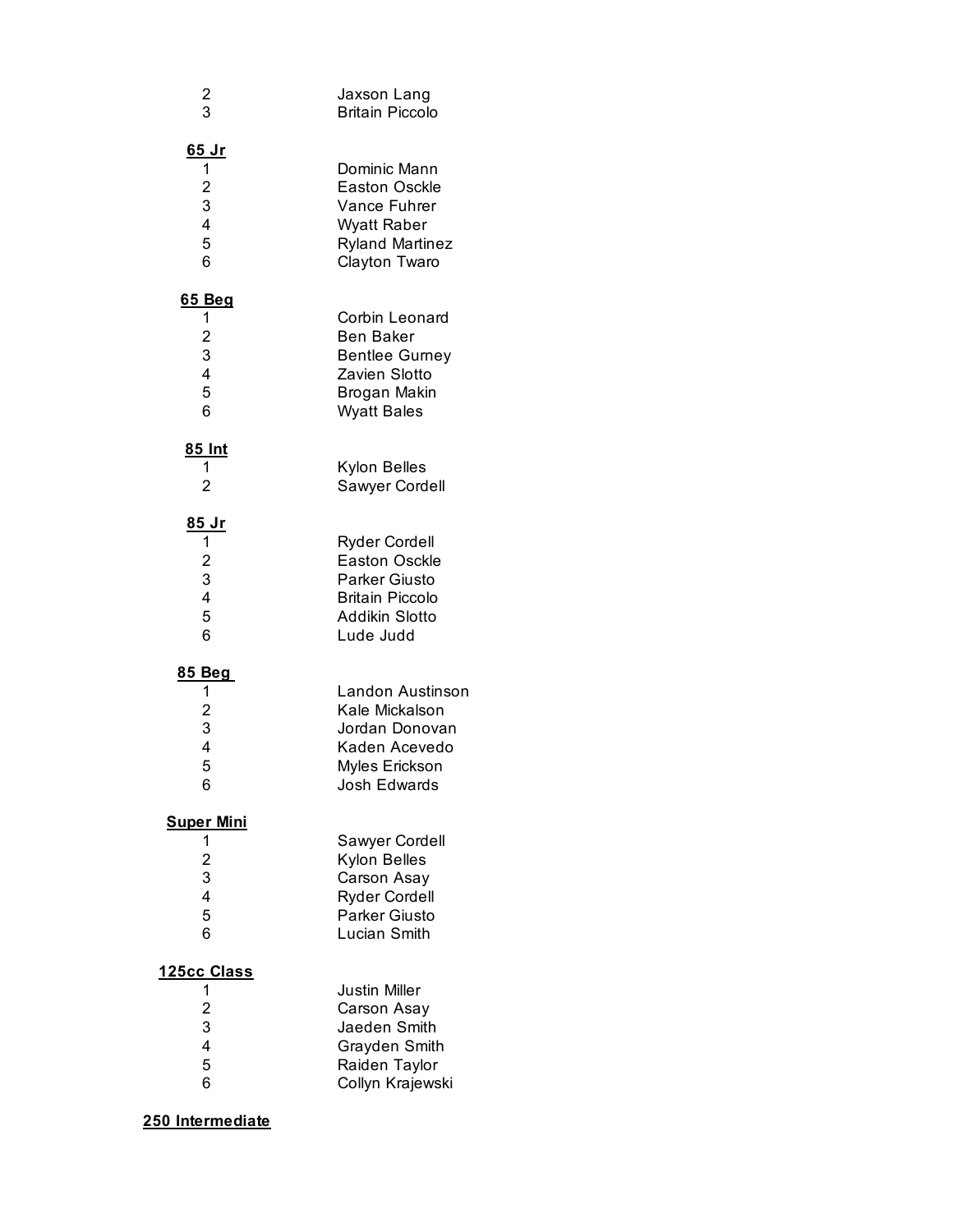| 1                                                                    | <b>Harley Jefferies</b>                                                                                                             |
|----------------------------------------------------------------------|-------------------------------------------------------------------------------------------------------------------------------------|
| <u>250 Junior</u><br>1<br>$\overline{c}$<br>3<br>4<br>5<br>6         | Corbin Kesler<br>Tanner Fain<br>Ezra Mathews<br>Dylan Portlock<br><b>Colton Raber</b><br>Ryan Whitmire                              |
| <u>250 Beginner Div 1</u><br>1<br>$\overline{c}$<br>3<br>4<br>5<br>6 | <b>Wyatt Bailey</b><br><b>Braden Fisher</b><br><b>Chase Conner</b><br>Logan Pine<br>Daniel Berger<br><b>Tucker Grow</b>             |
| <u>250 Beginner Div 2</u><br>1<br>$\overline{c}$<br>3<br>4<br>5<br>6 | Silas Hellweg<br>Ryder Gallivan<br>Aden Henson<br><b>Tyler Olheiser</b><br><b>Ethan Perdue</b><br><b>James Sessions</b>             |
| <b>Open Int</b><br>1<br>2                                            | Kile Epperson<br>Caiden Rebholz                                                                                                     |
| <u>Open Jr</u><br>1<br>$\overline{c}$<br>3<br>4<br>5<br>6            | Jeff Wolfe<br>Ezra Mathews<br>Jeremy Jouppe<br>Tanner Fain<br>Dylan Portlock<br>Cody Guffee                                         |
| <u>Open Beg Div 1</u><br>1<br>$\overline{2}$<br>3<br>4<br>5<br>6     | Tyler Olheiser<br><b>Spencer Evans</b><br><b>Tucker Grow</b><br><b>Brogan Vealey</b><br>Jonathan Vincent<br><b>Keaton Sturbelle</b> |
| <u>Open Beg Div 2</u><br>1<br>$\overline{2}$<br>3<br>4<br>5<br>6     | Dominic Cameron<br>Travis Heflin<br>Daniel Berger<br><b>Chase Conner</b><br><b>Charles Hendrick</b><br>Caiden Williams              |

## **PRO Unlimited**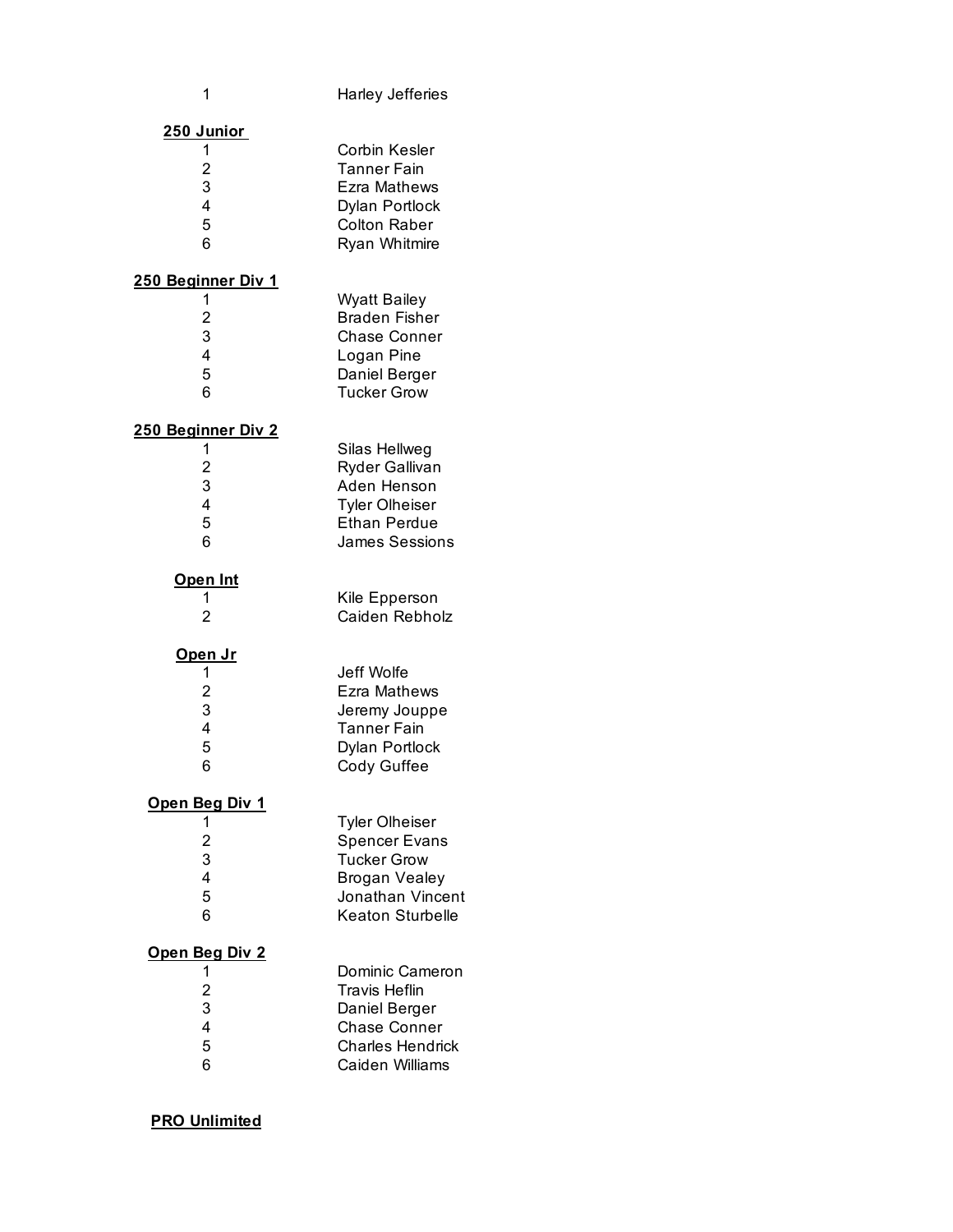| 1                                                           | Rider Fisher                                                                                                          |
|-------------------------------------------------------------|-----------------------------------------------------------------------------------------------------------------------|
| $\overline{c}$                                              | Max Reitman                                                                                                           |
| 3                                                           | Jacob Paine                                                                                                           |
| <b>BTH Master</b><br>1<br>$\overline{2}$                    | Austin Johnson<br><b>Rusti Gates</b>                                                                                  |
| <b>BTH Amateur</b>                                          | Clay Henson                                                                                                           |
| 1                                                           | Dylan Portlock                                                                                                        |
| $\frac{2}{3}$                                               | <b>Colton Raber</b>                                                                                                   |
| 4                                                           | Joel Johnston                                                                                                         |
| 5                                                           | Kole Broersma                                                                                                         |
| 6                                                           | Ezra Mathews                                                                                                          |
| OTH Int<br>1<br>$\overline{\mathbf{c}}$<br>3<br>4<br>5<br>6 | <b>Jason Gilcrease</b><br><b>Jason Mathews</b><br>Chris Leiby<br>Joel Johnston<br><b>Alec Watts</b><br>Jacques Varvel |
| <u>OTH Jr</u>                                               | Kevin Gallivan                                                                                                        |
| 1                                                           | Larry Gates                                                                                                           |
| $\frac{2}{3}$                                               | Zach Smith                                                                                                            |
| 4                                                           | Jason Eaton                                                                                                           |
| 5                                                           | Spencer Smith                                                                                                         |
| <u>OTH Beg</u><br>1<br>$\overline{c}$<br>3<br>4<br>5<br>6   | Cory Davis<br>Jon Dostal<br><b>Peter Prudhomme</b><br>Steven Graham<br>Steven Anderson<br>Anthony Murphy              |
| <u>OT Ex</u>                                                | <b>Jason Mathews</b>                                                                                                  |
| 1                                                           | Jacques Varvel                                                                                                        |
| 2<br>3                                                      | Larry Gates                                                                                                           |
| <u>OT Am</u>                                                | Aaron Prouty                                                                                                          |
| 1                                                           | Scott Kimberling                                                                                                      |
| 2<br>3                                                      | Jesse Mayer                                                                                                           |
| 4                                                           | <b>Greg Gates</b>                                                                                                     |
| 5                                                           | <b>Steven Graham</b>                                                                                                  |
| 6                                                           | Matt Hildman                                                                                                          |
| <b>OT Nov</b>                                               | Shawn Roberti                                                                                                         |
| 1                                                           | Brian Happ                                                                                                            |
| $\frac{2}{3}$                                               | Jeremiah Fultz                                                                                                        |